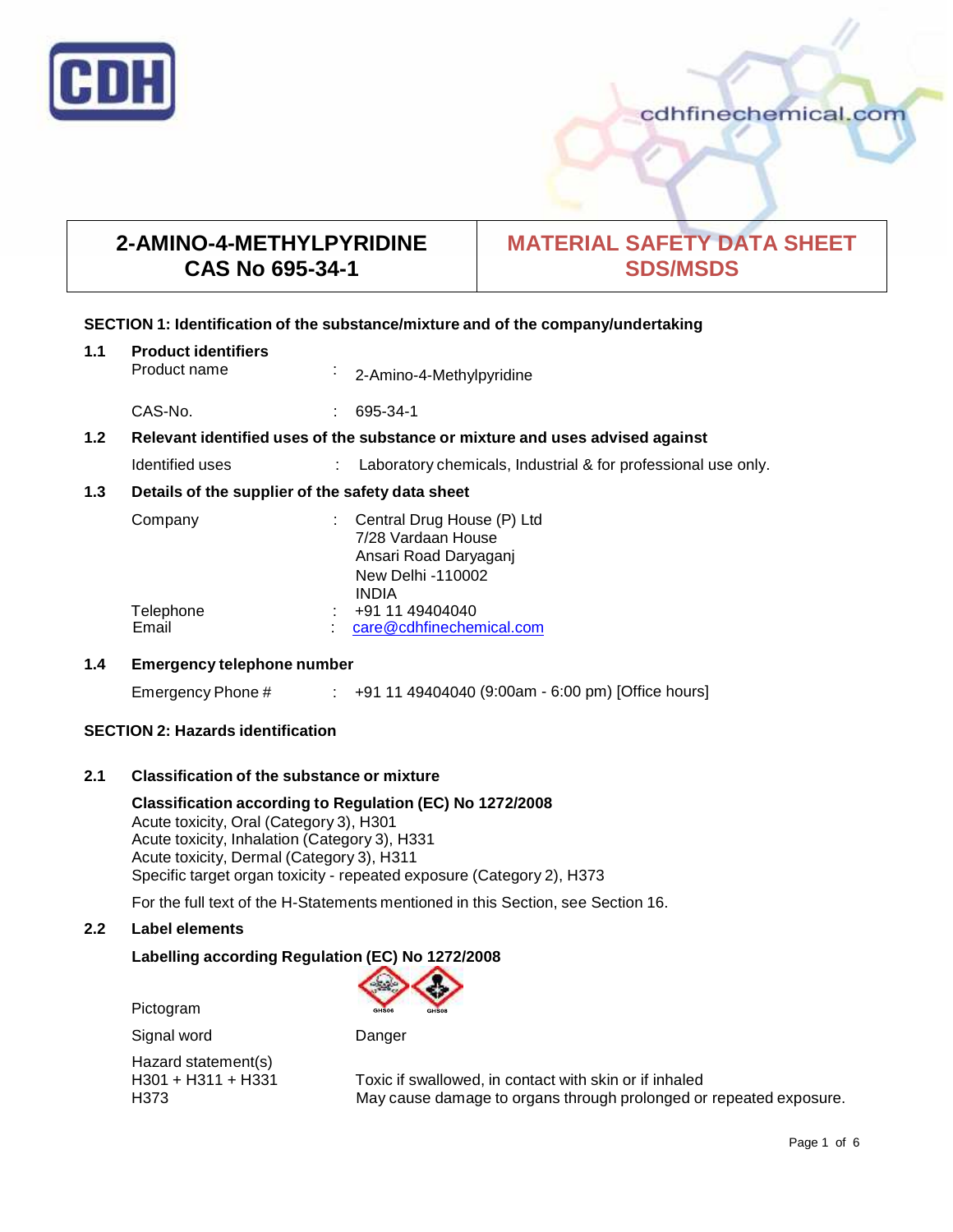Precautionary statement(s) P261 **Avoid breathing dust.**<br>P280 **Avoid breathing dust**.<br>Wear protective glove Wear protective gloves/ protective clothing. P301 + P310 **IF SWALLOWED: Immediately call a POISON CENTER/doctor.** P311 Call a POISON CENTER /doctor. Supplemental Hazard **Statements** none

### **2.3 Other hazards**

This substance/mixture contains no components considered to be either persistent, bioaccumulative and toxic (PBT), or very persistent and very bioaccumulative (vPvB) at levels of 0.1% or higher.

#### **SECTION 3: Composition/information on ingredients**

#### **3.1 Substances**

| Synonyms         | : 2-Amino-4-picoline |  |
|------------------|----------------------|--|
| Formula          | : $C_6H_8N_2$        |  |
| Molecular weight | : $108.14$ g/mol     |  |
| CAS-No.          | 695-34-1             |  |
| EC-No.           | $: 211 - 780 - 9$    |  |
|                  |                      |  |

| Hazardous ingredients according to Regulation (EC) No 1272/2008 |                |               |
|-----------------------------------------------------------------|----------------|---------------|
| Component                                                       | Classification | Concentration |
| 4- Methyl-2-pyridylamine                                        |                |               |

| CAS-No. | 695-34-1  | Acute Tox. 3; STOT RE 2; | $\leq$ 100 % |
|---------|-----------|--------------------------|--------------|
| EC-No.  | 211-780-9 | H301, H331, H311, H373   |              |

For the full text of the H-Statements mentioned in this Section, see Section 16.

## **SECTION 4: First aid measures**

### **4.1 Description of first aid measures**

#### **General advice**

Consult a physician. Show this safety data sheet to the doctor in attendance.

#### **If inhaled**

If breathed in, move person into fresh air. If not breathing, give artificial respiration. Consult a physician.

#### **In case of skin contact**

Wash off with soap and plenty of water. Take victim immediately to hospital. Consult a physician.

#### **In case of eye contact**

Flush eyes with water as a precaution.

#### **If swallowed**

Never give anything by mouth to an unconscious person. Rinse mouth with water. Consult a physician.

## **4.2 Most important symptoms and effects, both acute and delayed**

The most important known symptoms and effects are described in the labelling (see section 2.2) and/or in section 11

**4.3 Indication of any immediate medical attention and special treatment needed** No data available

#### **SECTION 5: Firefighting measures**

#### **5.1 Extinguishing media**

#### **Suitable extinguishing media**

Use water spray, alcohol-resistant foam, dry chemical or carbon dioxide.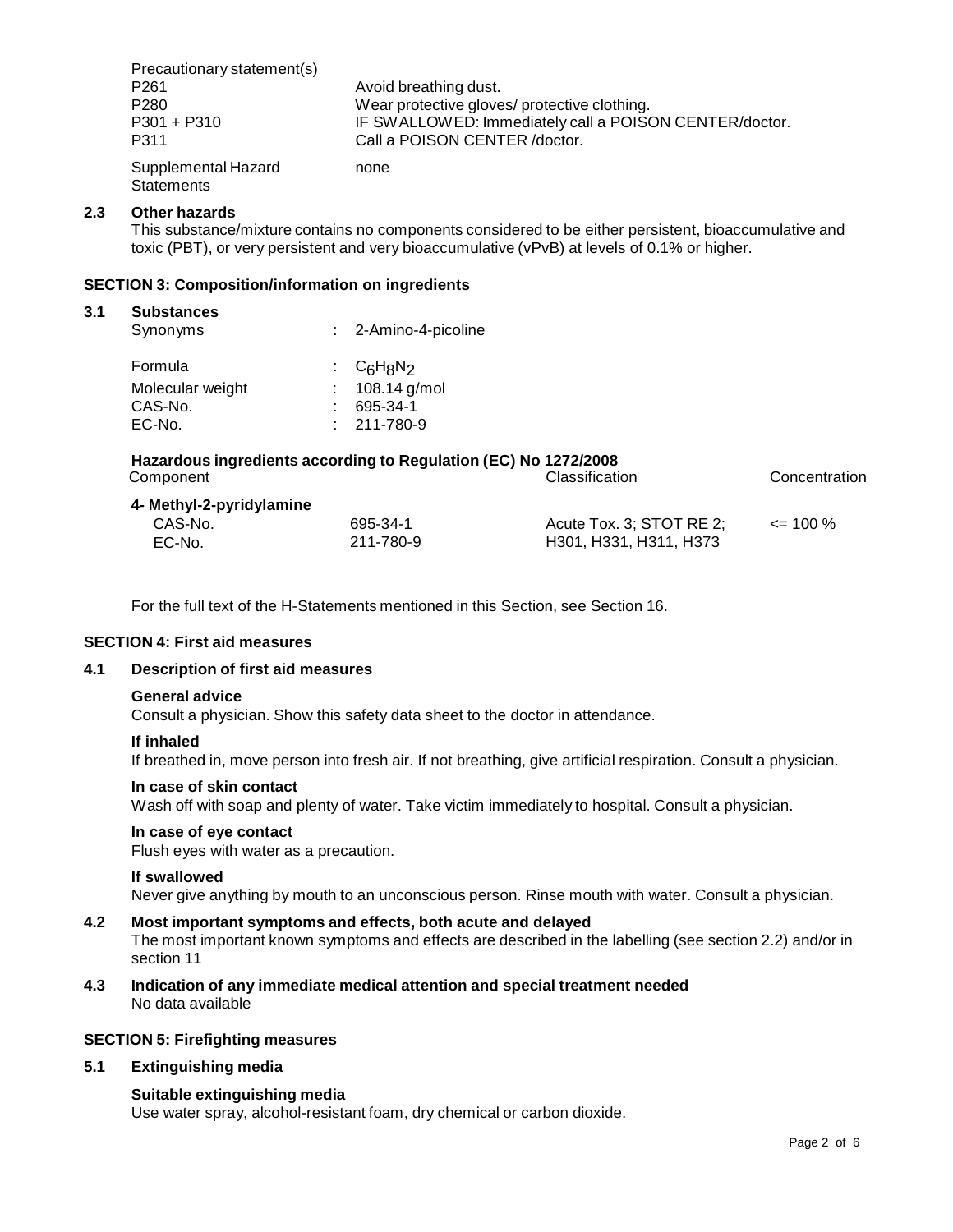- **5.2 Special hazards arising from the substance ormixture** Carbon oxides, Nitrogen oxides (NOx)
- **5.3 Advice for firefighters** Wear self-contained breathing apparatus for firefighting if necessary.
- **5.4 Further information** No data available

## **SECTION 6: Accidental release measures**

- **6.1 Personal precautions, protective equipment and emergency procedures** Wear respiratory protection. Avoid dust formation. Avoid breathing vapours, mist or gas. Ensure adequate ventilation. Evacuate personnel to safe areas. Avoid breathing dust. For personal protection see section 8.
- **6.2 Environmental precautions** Prevent further leakage or spillage if safe to do so. Do not let product enter drains.
- **6.3 Methods and materials for containment and cleaning up** Pick up and arrange disposal without creating dust. Sweep up and shovel. Keep in suitable, closed containers for disposal.
- **6.4 Reference to other sections** For disposal see section 13.

## **SECTION 7: Handling and storage**

### **7.1 Precautions for safe handling**

Avoid contact with skin and eyes. Avoid formation of dust and aerosols. Provide appropriate exhaust ventilation at places where dust is formed. For precautions see section 2.2.

#### **7.2 Conditions for safe storage, including any incompatibilities**

Store in cool place. Keep container tightly closed in a dry and well-ventilated place.

#### Hygroscopic.

Storage class (TRGS 510): Non-combustible, acute toxic Cat. 1 and 2 / very toxic hazardous materials

#### **7.3 Specific end use(s)**

Apart from the uses mentioned in section 1.2 no other specific uses are stipulated

## **SECTION 8: Exposure controls/personal protection**

### **8.1 Control parameters**

#### **8.2 Exposure controls**

#### **Appropriate engineering controls**

Avoid contact with skin, eyes and clothing. Wash hands before breaks and immediately after handling the product.

### **Personal protective equipment**

#### **Eye/face protection**

Face shield and safety glasses Use equipment for eye protection tested and approved under appropriate government standards such as NIOSH (US) or EN 166(EU).

#### **Skin protection**

Handle with gloves. Gloves must be inspected prior to use. Use proper glove removal technique (without touching glove's outer surface) to avoid skin contact with this product. Dispose of contaminated gloves after use in accordance with applicable laws and good laboratory practices. Wash and dry hands.

#### **Body Protection**

Complete suit protecting against chemicals, The type of protective equipment must be selected according to the concentration and amount of the dangerous substance at the specific workplace.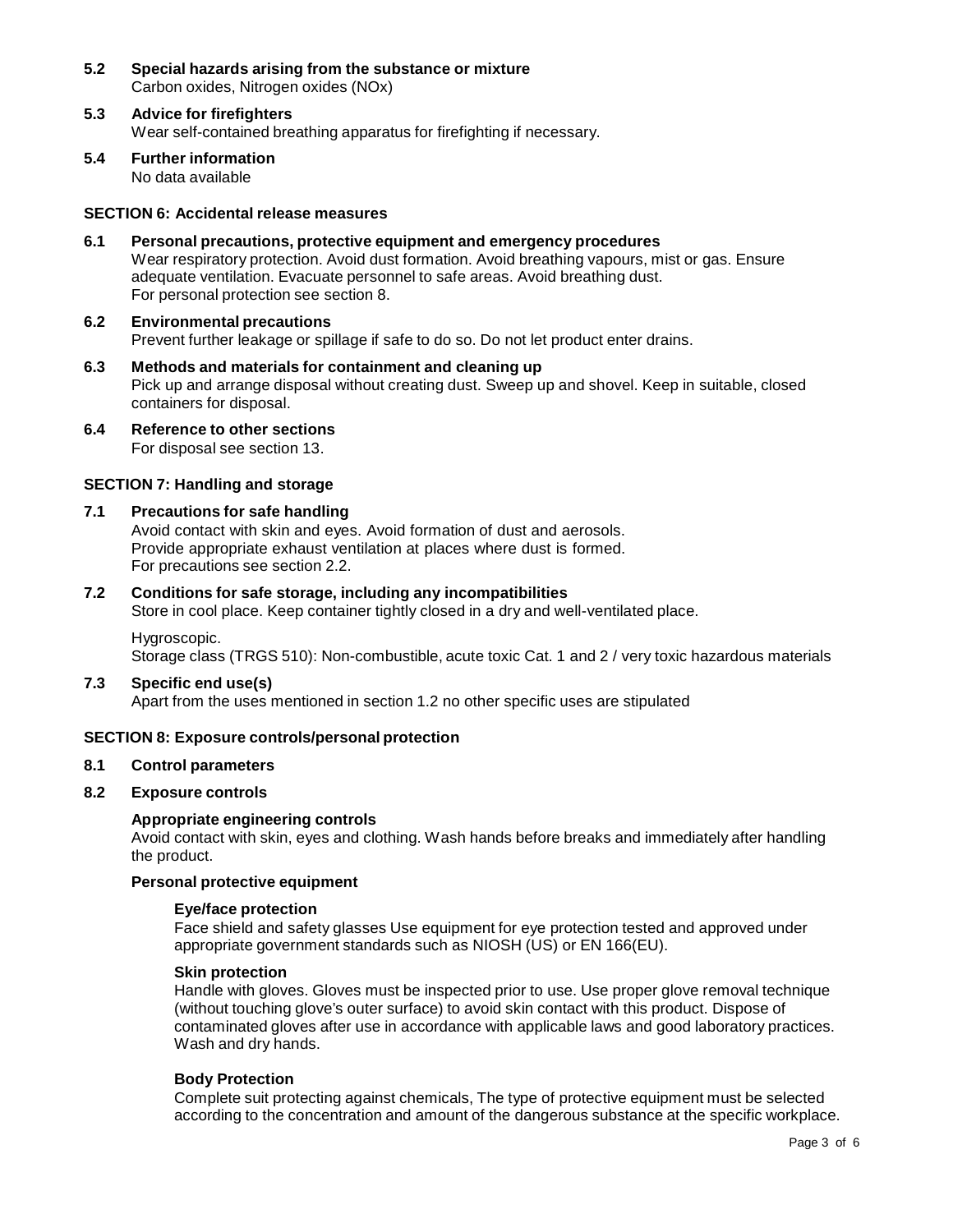## **Respiratory protection**

Where risk assessment shows air-purifying respirators are appropriate use (EN 143) respirator cartridges as a backup to engineering controls. If th full-face supplied air respirator. Use respirators and components tested and approved under appropriate government standards such as NIOSH (US) or CEN (EU).

## **Control of environmental exposure**

Prevent further leakage or spillage if safe to do so. Do not let product enter drains.

## **SECTION 9: Physical and chemical properties**

## **9.1 Information on basic physical and chemical properties**

| a)       | Appearance                                          | Form: flakes<br>Colour: white to yellow |
|----------|-----------------------------------------------------|-----------------------------------------|
| b)       | Odour                                               | No data available                       |
| c)       | <b>Odour Threshold</b>                              | No data available                       |
| d)       | pH                                                  | No data available                       |
| e)       | Melting point/freezing<br>point                     | Melting point/range: 96 - 100 °C - lit. |
| f)       | Initial boiling point and<br>boiling range          | 230 °C - lit.                           |
| g)       | Flash point                                         | 118 °C - closed cup                     |
| h)       | Evaporation rate                                    | No data available                       |
| i)       | Flammability (solid, gas)                           | No data available                       |
| j)       | Upper/lower<br>flammability or<br>explosive limits  | No data available                       |
| k)       | Vapour pressure                                     | No data available                       |
| I)       | Vapour density                                      | No data available                       |
| m)       | Relative density                                    | No data available                       |
| n)       | Water solubility                                    | soluble                                 |
| O)       | Partition coefficient: n-                           | No data available                       |
|          | octanol/water                                       |                                         |
| p)       | Auto-ignition                                       | No data available                       |
| q)       | temperature<br>Decomposition<br>temperature         | No data available                       |
| r)       | Viscosity                                           | No data available<br>No data available  |
| s)<br>t) | <b>Explosive properties</b><br>Oxidizing properties | No data available                       |

# **9.2 Other safety information**

No data available

## **SECTION 10: Stability and reactivity**

- **10.1 Reactivity** No data available **10.2 Chemical stability**
- Stable under recommended storage conditions.
- **10.3 Possibility of hazardous reactions** No data available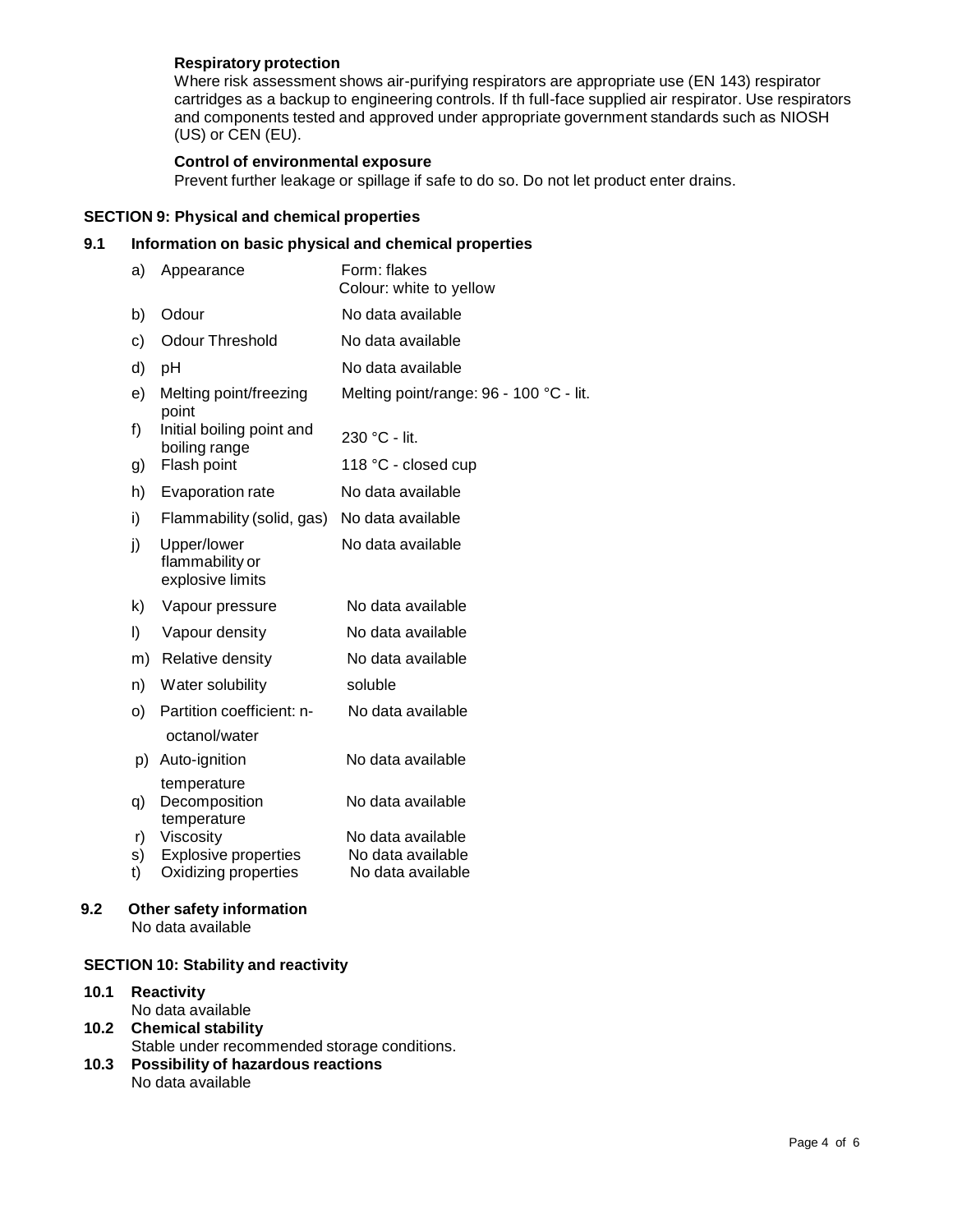#### **10.4 Conditions to avoid** Avoid moisture.

## **10.5 Incompatible materials** Strong oxidizing agents, Strong acids, Acid chlorides, Acid anhydrides

## **10.6 Hazardous decomposition products**

Hazardous decomposition products formed under fire conditions. - Carbon oxides, Nitrogen oxides (NOx) Other decomposition products - No data available In the event of fire: see section 5

## **SECTION 11: Toxicological information**

## **11.1 Information on toxicological effects**

## **Acute toxicity**

LD50 Oral - Rat - 200 mg/kg(4-Methyl-2-pyridylamine) LD50 Dermal - Guinea pig - 500 mg/kg(4-Methyl-2-pyridylamine)

### **Skin corrosion/irritation**

No data available(4-Methyl-2-pyridylamine)

**Serious eye damage/eye irritation** No data available(4-Methyl-2-pyridylamine)

**Respiratory orskin sensitisation** No data available(4-Methyl-2-pyridylamine)

### **Germ cell mutagenicity**

No data available(4-Methyl-2-pyridylamine)

#### **Carcinogenicity**

IARC: No component of this product present at levels greater than or equal to 0.1% is identified as probable, possible or confirmed human carcinogen by IARC.

### **Reproductive toxicity**

No data available(4-Methyl-2-pyridylamine)

## **Specific target organ toxicity - single exposure**

No data available(4-Methyl-2-pyridylamine)

## **Specific target organ toxicity - repeated exposure**

May cause damage to organs through prolonged or repeated exposure.

## **Aspiration hazard**

No data available(4-Methyl-2-pyridylamine)

## **Additional Information**

RTECS: TJ5150000

## **SECTION 12: Ecological information**

- **12.1 Toxicity** No data available
- **12.2 Persistence and degradability** No data available
- **12.3 Bioaccumulative potential** No data available
- **12.4 Mobility in soil** No data available(4-Methyl-2-pyridylamine)